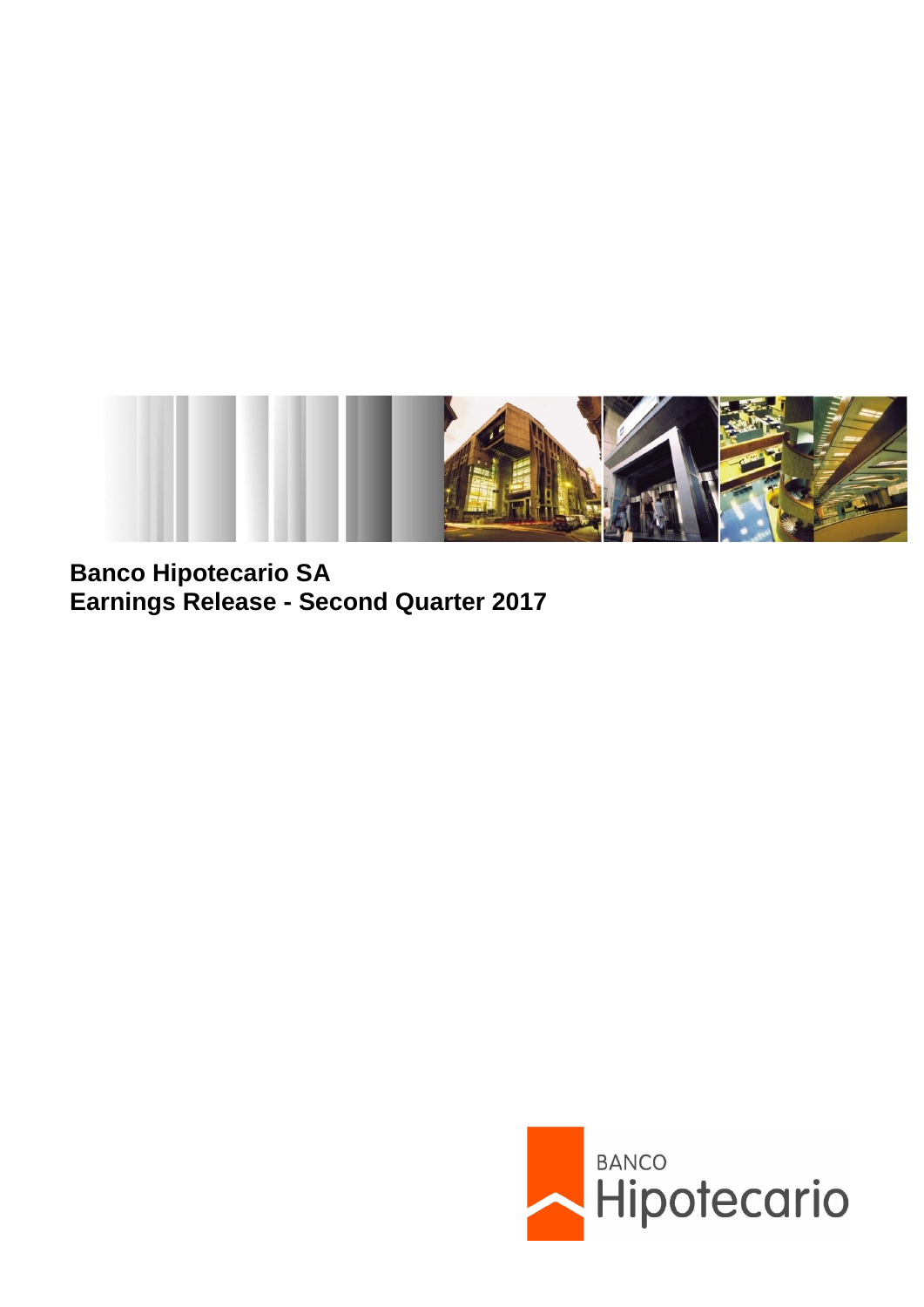## Banco Hipotecario cordially invites you to participate in its Second Quarter 2017 conference call

# **Friday, August 11, 2017, 10:00 AM EST**

If you would like to participate, please call:

USA: (800) 230-1085 International: (612) 288-0337 PIN # 428388

Slideshow available at:

**<https://www.webcaster4.com/Webcast/Page/970/22274>**

Preferably 10 minutes before the call is due to begin. The conference will be in English.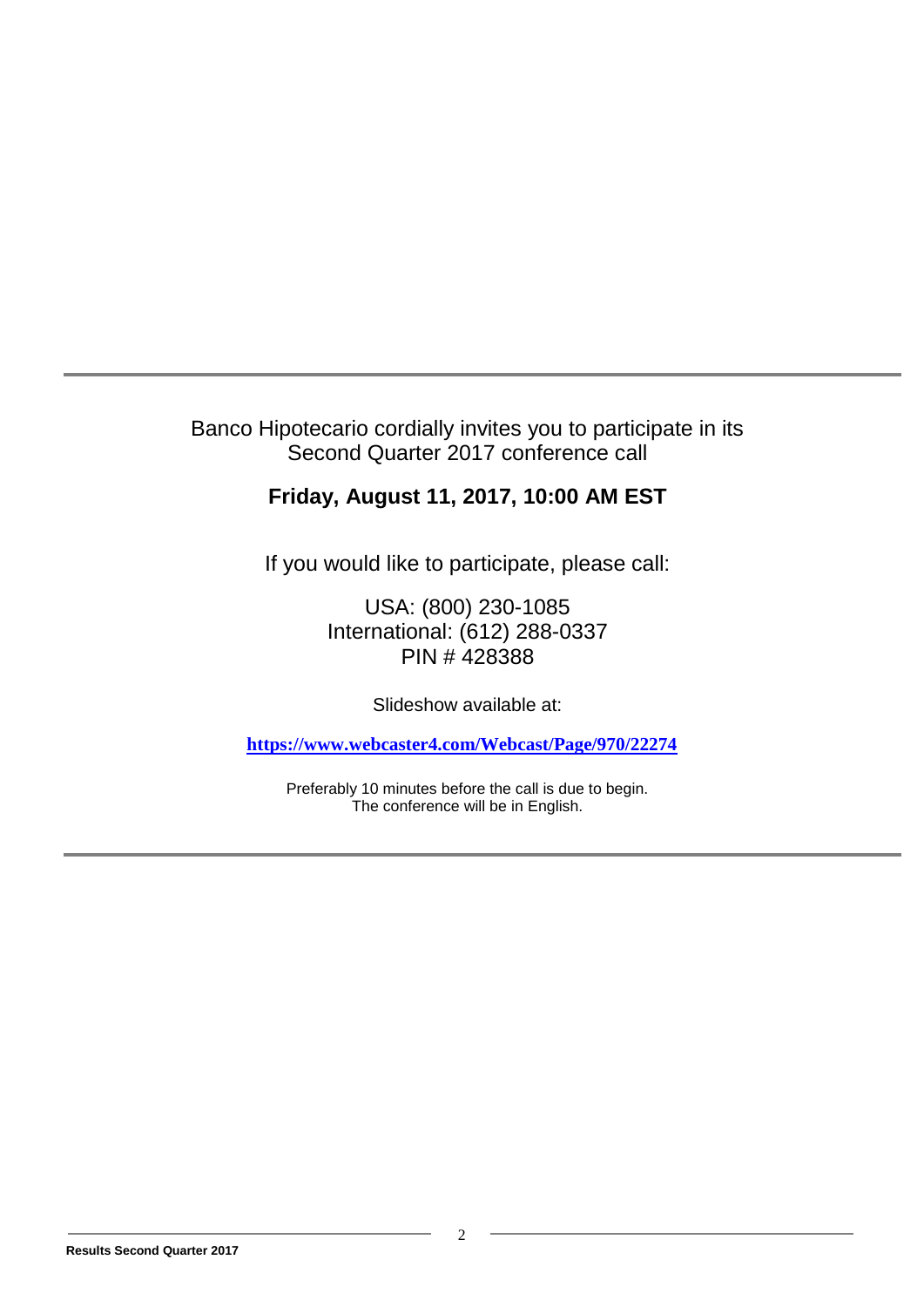

**Contacts**: **Martín Diez Eliezer Baschkier** Capital Markets Tel. (54-11) 4347- 5856/5967 Fax (54-11) 4347-5874 Buenos Aires, Argentina **mdiez@hipotecario.com.ar baschkier@hipotecario.com.ar**

**Tomás Godino** CFO Tel. (54-11) 4347-5759 Buenos Aires, Argentina

## **Banco Hipotecario SA reports Second Quarter 2017 consolidated results**

*Highlights Executive Summary*

- Net income for the second quarter was Ps. 372.3 million, 47.3% and 156.8% higher than last quarter and same quarter of previous year, respectively.
- Net financial margin for the quarter was Ps. 1,072.4 million, compared to Ps. 818.4 million of last quarter and Ps. 706.7 million of same quarter of the previous year.
- Net income from services for the quarter was Ps. 1,109.4 million. This represents a decrease of 5.1% QoQ and an increase of 22.9% YoY.
- **Loans to the private sector increased 12.6% in the quarter and 43.2% YoY.**
- **Deposits increased 1.5% in the quarter and increased 11.7% YoY, while financial debt** increased 16.5% QoQ and 106.3% YoY.
- NPL remained stable at 2.9% in the quarter, while coverage ratio was 83.2%.
- The equity ratio was 12.1%, compared to 14.3% of previous year.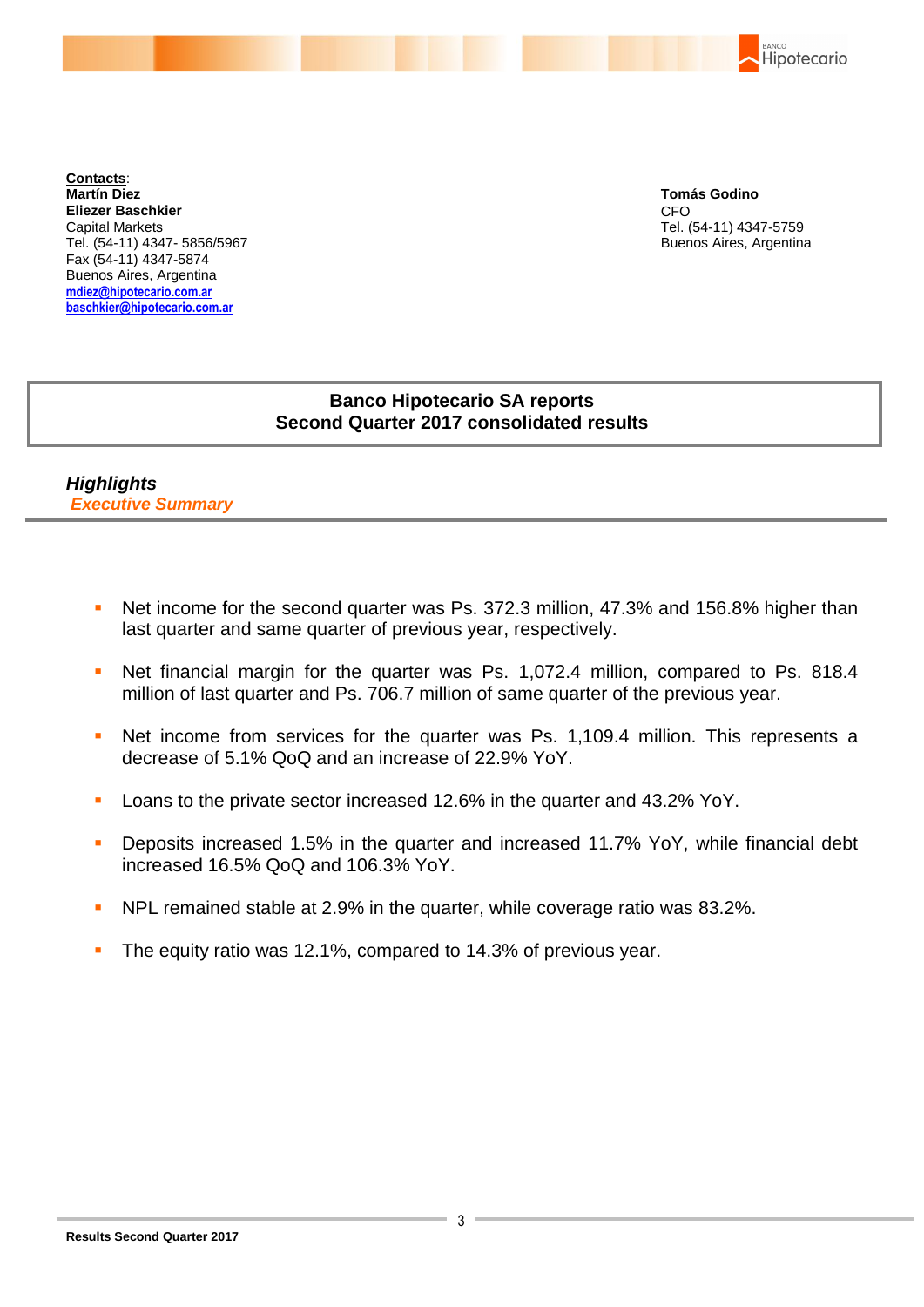## *Buenos Aires, August 9, 2017*

#### **I. Banco Hipotecario Consolidation**

Banco Hipotecario S.A. has consolidated line by line its balance sheet and income statement with the financial statements of its subsidiaries: BACS Banco de Crédito y Securitización SA, BH Valores SA, BHN Sociedad de Inversión SA and Tarshop SA.

#### **II. Second quarter 2017 consolidated results**

Net income for the second quarter was Ps. 372.3 million, compared to Ps. 252.7 million and Ps. 145.0 million from last quarter and same quarter of previous year, respectively, an 47.3% QoQ and a 156.8% YoY increase. Income before taxes was Ps. 542.1 million, compared to Ps. 362.5 million from last quarter and Ps. 283.2 million from same quarter of previous year, representing a 49.5% QoQ increase and 91.4% YoY increase.

Regarding profitability ratios, the ROA for the quarter was 2.3% compared to 1.9% from last quarter and 1.9% from previous year. ROE for the same periods were 19.6%, 16.3% and 13.3%, respectively.

|                                   |             | 3 month period ended |             |             | <b>Change</b> |  |
|-----------------------------------|-------------|----------------------|-------------|-------------|---------------|--|
| (in thousands of pesos)           | 30/06/2017  | 31/03/2017           | 30/06/2016  | QoQ         | YoY           |  |
| <b>Financial income</b>           | 2,778,687   | 2,210,789            | 2,350,780   | 25.7%       | 18.2%         |  |
| Interests on private sector loans | 2,001,492   | 1,928,560            | 1,662,891   | 3.8%        | 20.4%         |  |
| <b>Trading and Position</b>       | 735,648     | 630,990              | 696,109     | 16.6%       | 5.7%          |  |
| Interests on public sector loans  | 16,463      | 2,006                | 5,244       | N/M         | 213.9%        |  |
| <b>Hedging transactions</b>       | 25,084      | (350, 767)           | (13, 464)   | $(107.2)\%$ | (286.3)%      |  |
| <b>Financial expenditure</b>      | (1,706,286) | (1, 392, 310)        | (1,644,046) | 22.6%       | 3.8%          |  |
| Capital Markets expenses          | (761, 668)  | (731, 689)           | (405, 311)  | 4.1%        | 87.9%         |  |
| Interests on deposits             | (576, 356)  | (565,085)            | (856, 366)  | 2.0%        | $(32.7)\%$    |  |
| Interests on other borrowings     | (30, 250)   | (42, 635)            | (74, 479)   | $(29.0)\%$  | $(59.4)\%$    |  |
| Differences on exchange rate      | (141, 222)  | 129,849              | (143, 541)  | $(208.8)\%$ | $(1.6)\%$     |  |
| Taxes                             | (196, 790)  | (182, 750)           | (164, 349)  | 7.7%        | 19.7%         |  |
| <b>Net financial margin</b>       | 1,072,401   | 818,479              | 706,734     | 31.0%       | 51.7%         |  |
| Provision for loan losses         | (203,964)   | (175, 716)           | (102, 477)  | 16.1%       | 99.0%         |  |
| Net income from services          | 1,109,401   | 1,168,548            | 902,453     | (5.1)%      | 22.9%         |  |
| Administrative expenses           | (1,439,377) | (1,373,030)          | (1,226,505) | 4.8%        | 17.4%         |  |
| Miscellaneous income, net         | 19,512      | (46, 762)            | 4,658       | $(141.7)\%$ | N/M           |  |
| Minority Interests                | (15, 884)   | (29,008)             | (1,658)     | $(45.2)\%$  | N/M           |  |
| <b>Income before Taxes</b>        | 542,089     | 362,511              | 283,205     | 49.5%       | 91.4%         |  |
| Income Tax                        | (169,812)   | (109, 815)           | (138,242)   | 54.6%       | 22.8%         |  |
| <b>Net income</b>                 | 372,277     | 252,696              | 144,963     | 47.3%       | 156.8%        |  |

Compared to previous quarter, financial income increased 25.7% mainly driven by a better performance on hedging transactions and trading and position, while financial expenses increased 22.6% mainly due to difference on exchange rate.

Compared to the same quarter of previous year, financial income increased 18.2% mainly driven by higher interests on private sector loans, while financial expenses increased 3.8% mainly due to higher capital markets expenses.

Net financial margin for the quarter was Ps. 1,072.4 million, compared to Ps. 818.4 million from previous quarter and Ps. 706.7 million from same quarter of previous year. Net financial margin over average assets for the same periods were 7.0%, 6.0% and 7.3%, respectively.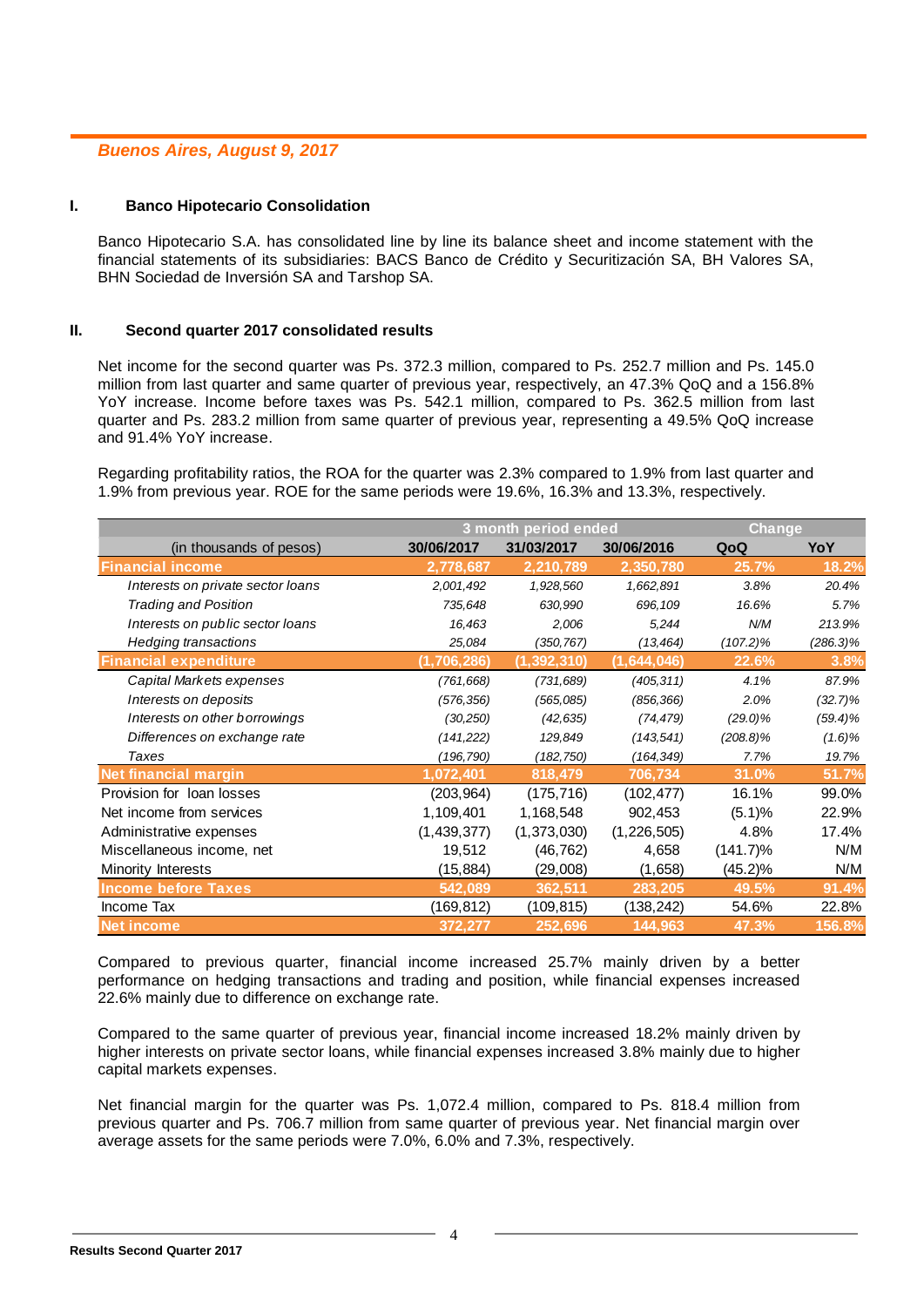



Operating income increased 8.4% QoQ and 20.9% YoY, because of higher volume in our intermediation business. As a result of the business diversification interest on loans and gross income from services represented 47.1% and 35.7% of operating income, respectively.



**Gross Operating Income**

Additionally, net income from services decreased 5.1% QoQ and increased 22.9% YoY, with net income from credit cards and insurance being the ones with the biggest share.



**Net income from services** (in million of pesos)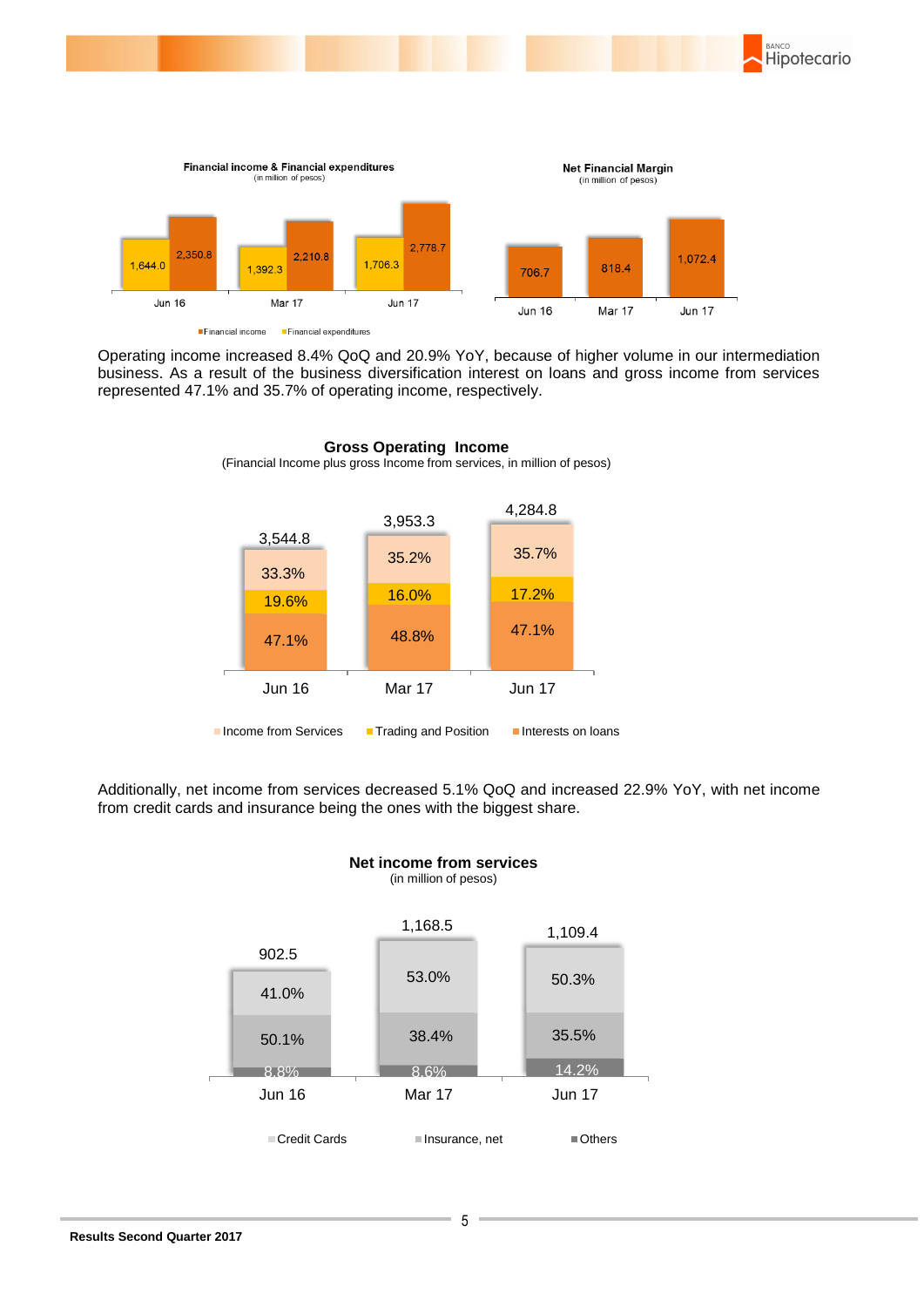

Private sector loan portfolio increased 12.6% QoQ and 43.2% YoY mainly due to an increase of Ps. 5,064 million in consumer financing and Ps. 3,468 million in corporate financing over the last twelvemonth period.



BH's private sector loan portfolio as of June 30, 2017 are composed of 71.2% of retail financing and housing loans (61.0% consumer and 10.2% housing) and 28.8% of corporate loans, providing a highly diversified client base.



Since 2012 BH acts as a trustee of Pro.Cre.Ar trust, which purposes is to originate mortgage loans for individual housing construction and the development of urbanistic projects. On this regard, as of June 30, 2017 the trust was composed as follows: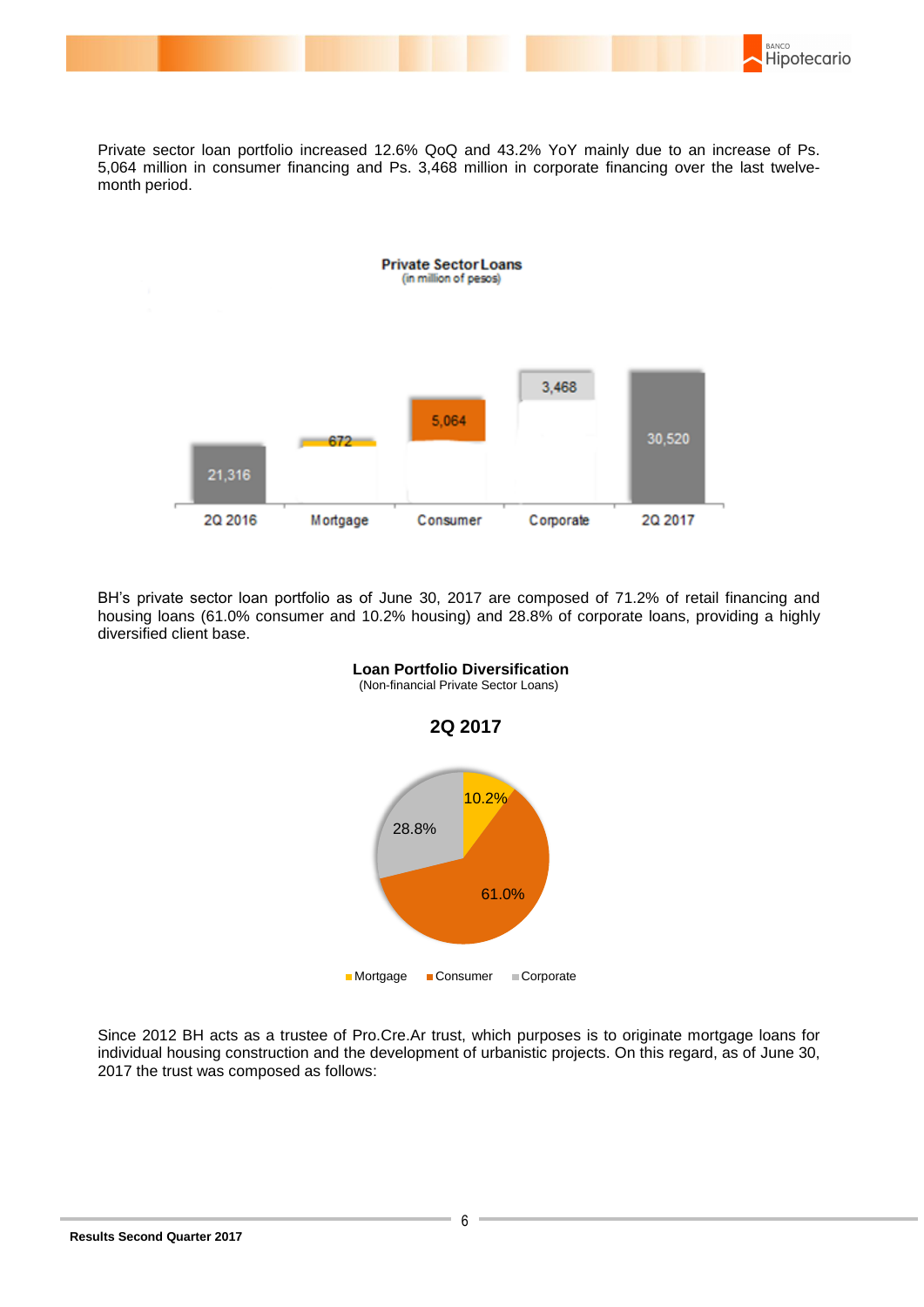

| Pro.Cre.Ar                                   |            |  |  |  |
|----------------------------------------------|------------|--|--|--|
| (in million of pesos)                        | 06/30/2017 |  |  |  |
| Individual loans <sup>1</sup>                | 51,464.5   |  |  |  |
| Commitments to be disbursed                  | 719.1      |  |  |  |
| Sub - Total Individual Ioans                 | 52,183.6   |  |  |  |
| Urbanistic projects adjudicated <sup>2</sup> | 35,236.1   |  |  |  |
| <b>Total Commitments &amp; Loans</b>         | 87,419.7   |  |  |  |

NPL remained stable at 2.9% in the quarter. Coverage ratio was 83.2%.



NPL as % of total loans \* Coverage (right axis)

Administrative expenses increased 4.8% QoQ and 17.4% YoY, mainly as a result of salary adjustments. Efficiency ratio (defined as administrative expenses over net financial margin plus net income from services) was 66.0%, while coverage ratio (defined as net income from services over administrative expenses) was 77.1%.





-Net of provisions.

<sup>2</sup> Base price plus redeterminations approved by 06/30/2017.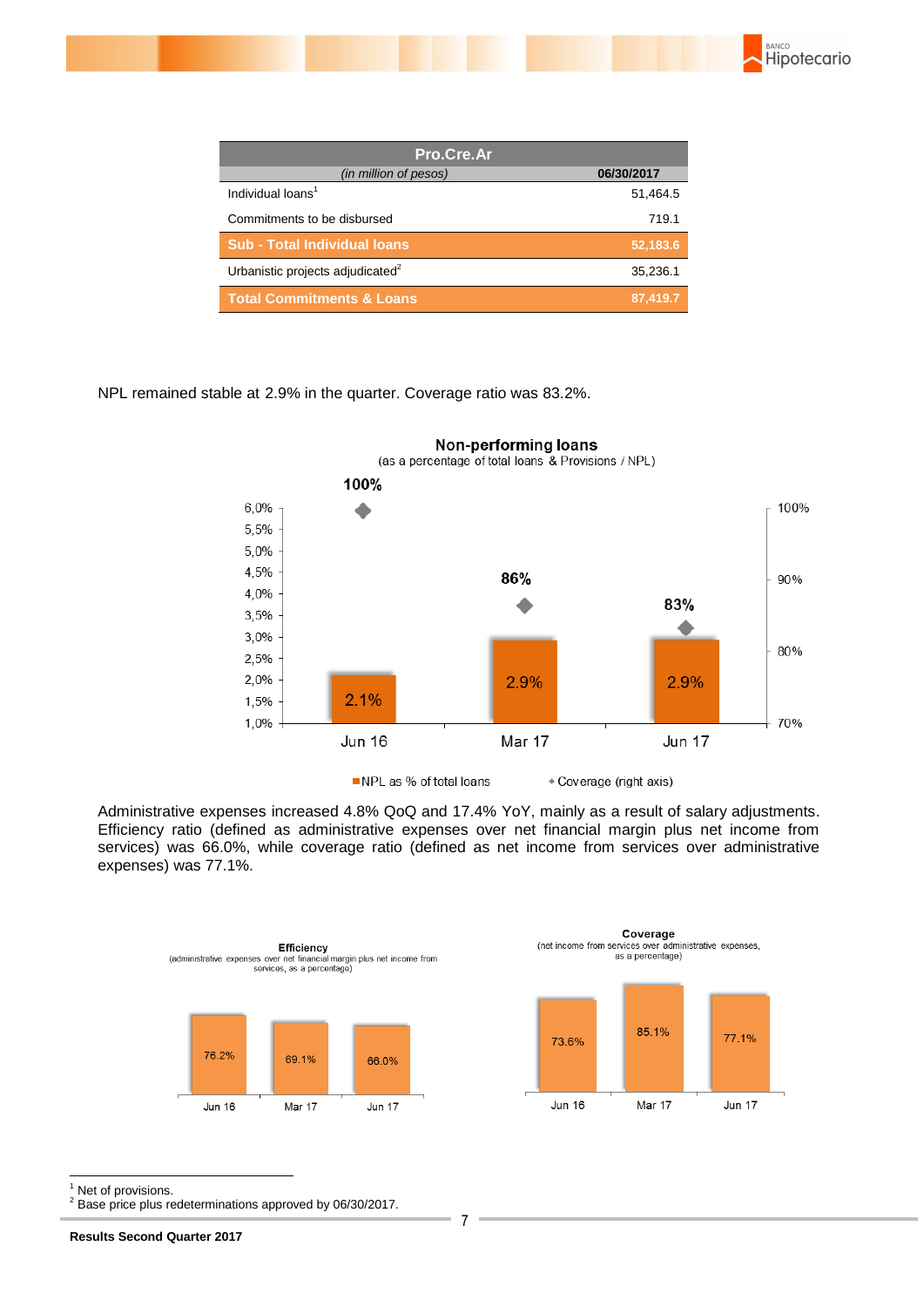BANCO Hipotecario

Deposits increased 1.5% QoQ and 11.7% YoY while financial debt increased 16.5% in the quarter and 106.3% in the year. On this regard, in 2Q 2017 the Bank issued notes in local DCM for an amount of Ps. 1,373 million.



The Bank has an asset and liability structure with solvency levels of 12.1% which allows its growth strategy. On this regard, over the past years the Bank's strategy attempted to increase the participation of consumer and corporate loans in order to reduce the loans average life and increase floating rate assets.

#### **III. Comparative Consolidated Balance Sheet structure**

|                                             |              |            | As of      |            |            |
|---------------------------------------------|--------------|------------|------------|------------|------------|
| (in thousands of pesos)                     | 30/06/2017   | 30/06/2016 | 30/06/2015 | 30/06/2014 | 30/06/2013 |
| Cash and due from banks                     | 3,435,303    | 3,301,840  | 3,201,575  | 3,008,168  | 2,217,327  |
| Government and private securities           | 8,082,099    | 5,269,499  | 5,271,583  | 3,395,192  | 1,510,485  |
| Loans                                       | 31, 167, 477 | 21,953,669 | 19,033,145 | 15,219,978 | 10,512,503 |
| Non-financial public sector                 | 129.474      | 165.019    | 90.231     | 130.925    | 91,174     |
| Financial sector                            | 472,777      | 472,777    | 351,000    | 384,448    | 413,960    |
| Non-financial private sector                | 31,316,146   | 21,809,409 | 19,025,739 | 15,060,872 | 10,304,002 |
| Advances                                    | 546,129      | 890,819    | 685,978    | 1,139,629  | 762,122    |
| Mortgage loans                              | 3,168,830    | 2,469,806  | 2,473,874  | 2,202,867  | 2,053,610  |
| Documents                                   | 933,292      | 390,408    | 238,162    | 257,286    | 249,082    |
| Pledge loans                                | 236.800      | 367.452    | 432,994    | 84,748     | 35,414     |
| Personal loans                              | 5,784,096    | 3,149,503  | 2,650,126  | 2,040,282  | 1,351,192  |
| Credit cards                                | 13, 178, 322 | 10,573,083 | 8,500,601  | 5,950,266  | 4,065,538  |
| Other                                       | 7,238,834    | 3,741,626  | 3,829,466  | 3,248,387  | 1,711,084  |
| Interest accrued on uncollected loans       | 229,843      | 226,712    | 214,538    | 137,407    | 75,960     |
| Reserve for loan losses                     | (796, 546)   | (493, 536) | (433, 825) | (356, 267) | (296, 633) |
| Other receivables from financial operations | 7,942,975    | 6,841,589  | 3,378,146  | 2,573,443  | 1,884,410  |
| Miscellaneous assets                        | 4,634,004    | 3,160,732  | 2,436,907  | 1,658,804  | 1,215,642  |
| <b>Total assets</b>                         | 55,261,858   | 40,527,329 | 33,321,356 | 25,855,585 | 17,340,367 |
| Deposits                                    | 19,882,975   | 17,793,533 | 18,428,831 | 13,907,154 | 8,978,121  |
| Other liabilities from financial operations | 25,753,785   | 14,448,191 | 7,689,843  | 6,066,310  | 3,818,775  |
| Miscellaneous liabilities                   | 2,643,323    | 2,339,156  | 2,434,009  | 1,616,929  | 864,275    |
| <b>Total liabilities</b>                    | 48,280,083   | 34,580,880 | 28,552,683 | 21,590,393 | 13,661,171 |
| Minority Interest                           | 300,570      | 130,207    | 67,957     | 59,849     | 70,880     |
| <b>Shareholders' equity</b>                 | 6,681,205    | 5,816,242  | 4,700,716  | 4,205,343  | 3,608,316  |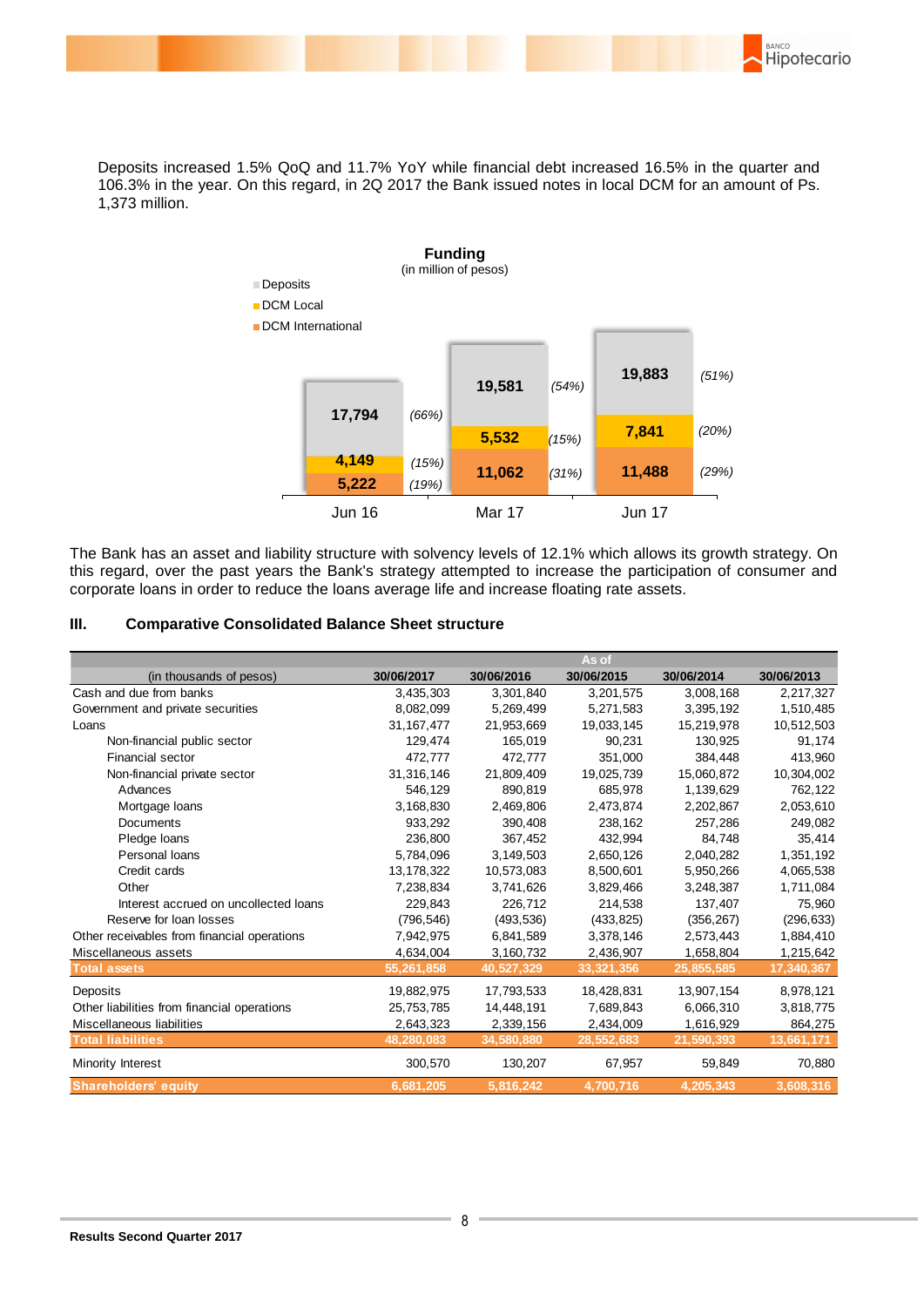

|                                   | For the period ended |               |             |             |            |
|-----------------------------------|----------------------|---------------|-------------|-------------|------------|
| (in thousands of pesos)           | 30/06/2017           | 30/06/2016    | 30/06/2015  | 30/06/2014  | 30/06/2013 |
| <b>Financial income</b>           | 4,989,476            | 4,524,563     | 2,942,381   | 2,297,183   | 1,197,599  |
| Interests on private sector loans | 3,930,052            | 3, 122, 313   | 2,254,319   | 1,741,454   | 946,616    |
| Trading and Position              | 1,366,638            | 1,390,171     | 678,899     | 541,962     | 242,169    |
| Interests on public sector loans  | 18,469               | 12,079        | 9.163       | 13,767      | 8,814      |
| <b>Financial expenditure</b>      | (3,098,596)          | (3,057,704)   | (1,803,515) | (1,065,835) | (599,855)  |
| Capital Markets expenses          | (1,493,357)          | (732, 244)    | (406, 847)  | (272, 413)  | (149, 409) |
| Interests on deposits             | (1, 141, 441)        | (1,836,508)   | (1,016,403) | (821, 258)  | (366, 210) |
| Interests on other borrowings     | (72, 885)            | (117, 132)    | (51, 257)   | (85, 763)   | (27, 801)  |
| Differences on exchange rate      | (325, 683)           | 171,742       | (41, 163)   | 392, 135    | 54,100     |
| <b>Hedging transactions</b>       | (11, 373)            | (188, 601)    | (35,098)    | (84, 531)   | (18, 646)  |
| Taxes                             | (379, 540)           | (354, 961)    | (252, 747)  | (194,005)   | (91, 889)  |
| <b>Net financial margin</b>       | 1,890,880            | 1,466,859     | 1,138,866   | 1,231,348   | 597,744    |
| Provision for Ioan losses         | (379, 680)           | (200, 792)    | (198, 479)  | (166, 646)  | (127, 588) |
| Net income from services          | 2,277,949            | 1,733,764     | 1,409,786   | 804,451     | 588,472    |
| Administrative expenses           | (2,812,407)          | (2, 343, 889) | (1,805,016) | (1,293,865) | (851,080)  |
| Miscellaneous income, net         | (27, 250)            | (31, 293)     | (26, 791)   | (7, 107)    | (2, 239)   |
| <b>Minority Interests</b>         | (44,892)             | 2,393         | (528)       | 11,467      | (6, 742)   |
| <b>Income before Taxes</b>        | 904,600              | 627,042       | 517,838     | 579,648     | 198,567    |
| Income Tax                        | (279, 627)           | (251, 700)    | (172, 212)  | (221, 240)  | (46, 236)  |
| <b>Net income</b>                 | 624,973              | 375,342       | 345,626     | 358,408     | 152,331    |

## **IV. Comparative 6 months period ended Consolidated Statement of Income**

#### **V. Comparative 6 months period ended Consolidated Statement of Cash Flow and Cash Equivalents**

|                                                       | For the period ended |             |               |             |            |
|-------------------------------------------------------|----------------------|-------------|---------------|-------------|------------|
| (in thousands of pesos)                               | 30/06/2017           | 30/06/2016  | 30/06/2015    | 30/06/2014  | 30/06/2013 |
| Net cash flow originated from (used for) operating a  | (7, 274, 004)        | (6,319,923) | (3,925,046)   | (1,352,069) | (67, 519)  |
| Net cash flow originated from (used for) investment   | (1,018,386)          | (262, 635)  | (21, 784)     | (30, 780)   | (6, 727)   |
| Net cash flow originated from (used for) financing ac | 2.684.877            | 2.218.617   | 669.554       | 853.282     | 278.053    |
| Financial gain (loss), holding of cash and cash equi  | 1,854,537            | 1,286,988   | 1,110,337     | 1,297,168   | 563,026    |
| Net increase (decrease) in cash                       | (3,752,976)          | (3,076,953) | (2, 166, 939) | 767,601     | 766,833    |

## **VI. Statistic data and comparative 6 months ratios**

|                                                      | For the period ended |            |            |            |            |
|------------------------------------------------------|----------------------|------------|------------|------------|------------|
|                                                      | 30/06/2017           | 30/06/2016 | 30/06/2015 | 30/06/2014 | 30/06/2013 |
| <b>Profitability</b>                                 |                      |            |            |            |            |
| ROAA (Return on average assets)                      | 2,33%                | 1,88%      | 2,14%      | 3,10%      | 1,83%      |
| ROAE (Return on average shareholders' equity)        | 19,63%               | 13,34%     | 15,20%     | 17,80%     | 8,63%      |
| Net financial margin                                 | 7,04%                | 7.34%      | 7,04%      | 10,65%     | 7,17%      |
| Efficiency                                           | 67,46%               | 73,23%     | 70,82%     | 63,56%     | 71,75%     |
| <b>Capital</b>                                       |                      |            |            |            |            |
| Total shareholders' equity / total assets            | 12,09%               | 14,35%     | 14.11%     | 16,26%     | 20,81%     |
| Funding / total shareholders' equity                 | 588,01%              | 472,21%    | 504,06%    | 423,04%    | 317,65%    |
| Regulatory Capital / Risk weighted assets            | 11,97%               | 13,41%     | 15,72%     | 16,53%     | 21,29%     |
| Liquidity                                            |                      |            |            |            |            |
| Current assets / deposits                            | 57,93%               | 48.17%     | 45,98%     | 46.04%     | 41,52%     |
| Loans / deposits                                     | 156,75%              | 123,38%    | 103,28%    | 109,44%    | 117,09%    |
| <b>Asset Quality</b>                                 |                      |            |            |            |            |
| Non-performing loans / total loans                   | 2,94%                | 2,13%      | 2,26%      | 2,40%      | 2,51%      |
| Reserves for loan losses / total non-performing loan | 83,22%               | 99,58%     | 95,93%     | 92,52%     | 92,91%     |
| Non-performing loans, net of reserves / shareholders | 0,49%                | 0.01%      | 0.09%      | 0,18%      | 0,18%      |